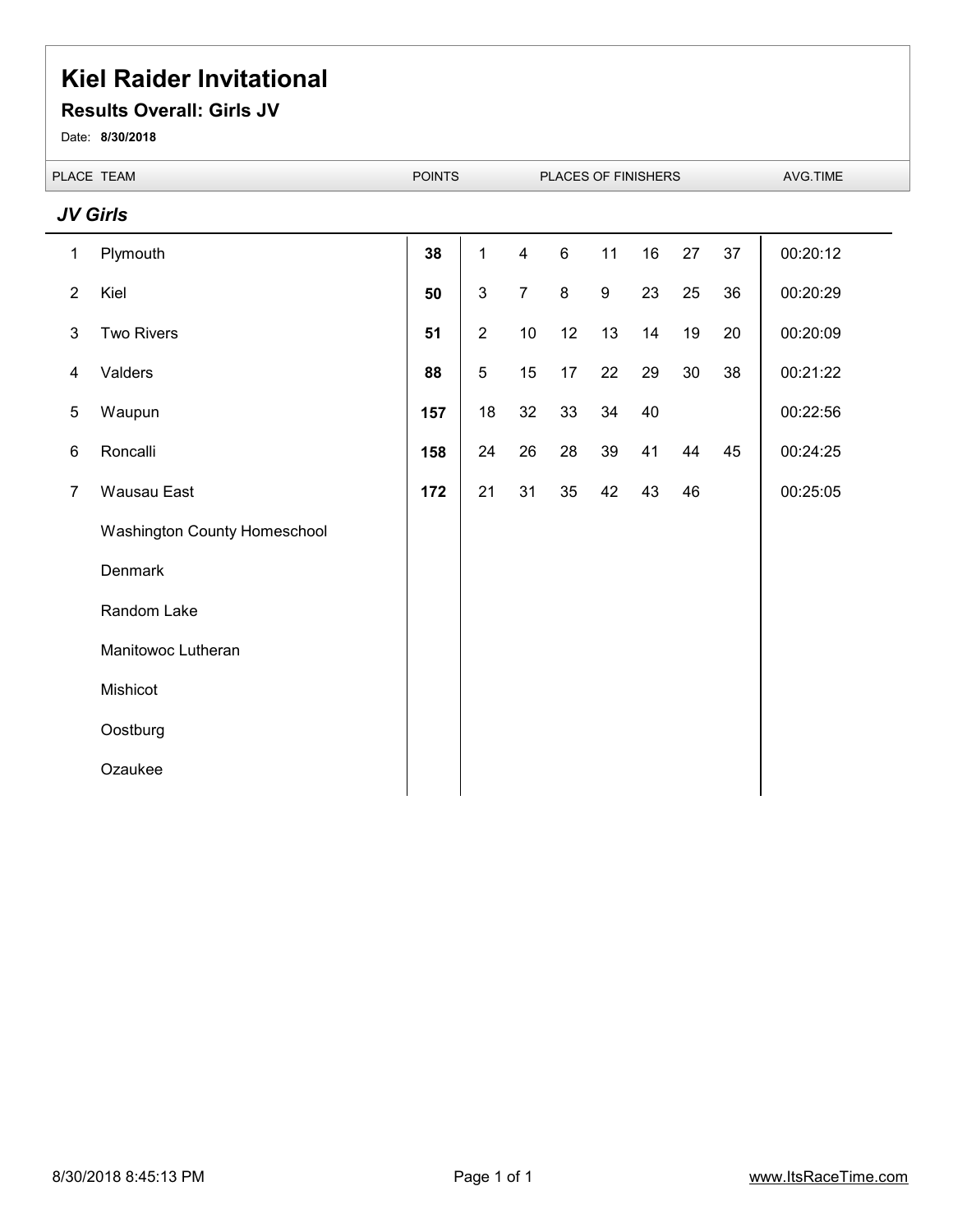Girls JV

Overall Results : Girls JV Female

August 30, 2018

| Pos          | No  | Name                   | Team                           | Grade | Time     | Team<br><b>Position</b> | Team<br><b>Points</b> | Pace          |
|--------------|-----|------------------------|--------------------------------|-------|----------|-------------------------|-----------------------|---------------|
| $\mathbf{1}$ | 775 | <b>Lilly LaPorte</b>   | Plymouth                       | 10    | 00:17:36 | 1                       | 1                     | 7:20 min/km   |
| 2            | 764 | Ashlee Mueller         | Ozaukee                        | 11    | 00:18:24 | 1                       | $5$                   | $7:40$ min/km |
| 3            | 904 | Emma Cooley            | <b>Two Rivers</b>              | 10    | 00:18:26 | 1                       | $\overline{2}$        | $7:40$ min/km |
| 4            | 546 | Julie Mueller          | Kiel                           | 11    | 00:18:39 | 1                       | 3                     | $7:46$ min/km |
| 5            | 804 | Isabella Tracy         | Plymouth                       | 9     | 00:19:00 | $\mathbf{2}$            | 4                     | 7:55 min/km   |
| 6            | 950 | Stephanie Hanson       | Valders                        | 12    | 00:19:02 | 1                       | 5                     | 7:56 min/km   |
| 7            | 735 | Anna Hoffman           | Oostburg                       | 10    | 00:19:05 | 1                       | $5$                   | 7:57 min/km   |
| 8            | 797 | Sarah Birenbaum        | Plymouth                       | 11    | 00:19:08 | 3                       | $\,6$                 | 7:58 min/km   |
| 9            | 542 | Kayla Hanson           | Kiel                           | 11    | 00:19:21 | 2                       | 7                     | 8:04 min/km   |
| 10           | 541 | Jocelyn Aprill         | Kiel                           | 9     | 00:19:31 | 3                       | 8                     | 8:08 min/km   |
| 11           | 545 | Elizabeth Lucas        | Kiel                           | 9     | 00:19:32 | 4                       | 9                     | 8:08 min/km   |
| 12           | 910 | Ariana Zimney          | <b>Two Rivers</b>              | 11    | 00:19:37 | 2                       | 10                    | $8:10$ min/km |
| 13           | 801 | Carisa Kleinhans       | Plymouth                       | 11    | 00:19:56 | 4                       | 11                    | 8:18 min/km   |
| 14           | 908 | Elyce Laurin           | <b>Two Rivers</b>              | 10    | 00:19:58 | 3                       | 12                    | $8:19$ min/km |
| 15           | 902 | <b>Claire Becker</b>   | <b>Two Rivers</b>              | 9     | 00:20:04 | 4                       | 13                    | 8:21 min/km   |
| 16           | 905 | Jordan Crosslan        | <b>Two Rivers</b>              | 9     | 00:20:21 | 5                       | 14                    | 8:28 min/km   |
| 17           | 955 | Gabrielle Rogler       | Valders                        | 12    | 00:20:27 | 2                       | 15                    | 8:31 min/km   |
| 18           | 802 | Marte Kolstad          | Plymouth                       | 12    | 00:20:30 | 5                       | 16                    | 8:32 min/km   |
| 19           | 826 | Lily Seifferlein       | Random Lake                    | 9     | 00:20:34 | 1                       | $5$                   | 8:34 min/km   |
| 20           | 954 | Isa Mora               | Valders                        | 9     | 00:20:34 | 3                       | 17                    | 8:34 min/km   |
| 21           | 20  | Leah Rogahn            | <b>Washington County Homes</b> | 10    | 00:20:35 | 1                       | $5$                   | 8:34 min/km   |
| 22           | 19  | Murren Loughlin        | <b>Washington County Homes</b> | 10    | 00:20:35 | 2                       | $5$                   | 8:34 min/km   |
| 23           | 761 | Carla Claret           | Ozaukee                        | 11    | 00:20:39 | 2                       | $5$                   | 8:36 min/km   |
| 24           | 610 | <b>Brianna Bessler</b> | Manitowoc Lutheran             | 9     | 00:20:44 | 1                       | $5$                   | 8:38 min/km   |
| 25           | 59  | Emma Dobbratz          | Waupun                         | 9     | 00:21:05 | 1                       | 18                    | 8:47 min/km   |
| 26           | 762 | Gabby Klas             | Ozaukee                        | 9     | 00:21:11 | 3                       | $5$                   | 8:49 min/km   |
| 27           | 907 | Kiley Graff            | <b>Two Rivers</b>              | 11    | 00:21:13 | 6                       | 19                    | 8:50 min/km   |
| 28           | 903 | Maddy Cady             | <b>Two Rivers</b>              | 9     | 00:21:21 | 7                       | 20                    | 8:53 min/km   |
| 29           | 110 | Maddie Busig           | Wausau East                    | 10    | 00:21:22 | 1                       | 21                    | 8:54 min/km   |
| 30           | 947 | Jasmine Bertschy       | Valders                        | 10    | 00:21:24 | 4                       | 22                    | 8:55 min/km   |
| 31           | 544 | Kennedie Kautzer       | Kiel                           | 10    | 00:21:29 | 5                       | 23                    | 8:57 min/km   |
| 32           | 853 | Ella Cvetezar          | Roncalli                       | 10    | 00:21:31 | 1                       | 24                    | 8:58 min/km   |
| 33           | 550 | Anna Vogel             | Kiel                           | 9     | 00:21:44 | 6                       | 25                    | 9:03 min/km   |
| 34           | 856 | <b>Emily Mendyk</b>    | Roncalli                       | 11    | 00:21:46 | 2                       | 26                    | 9:04 min/km   |
| 35           | 800 | Amara Joseph           | Plymouth                       | 9     | 00:21:55 | 6                       | 27                    | 9:07 min/km   |
| 36           | 859 | Megan Rotter           | Roncalli                       | 9     | 00:22:06 | 3                       | 28                    | 9:12 min/km   |
| 37           | 957 | McKenna Walsh          | Valders                        | 12    | 00:22:13 | 5                       | 29                    | 9:15 min/km   |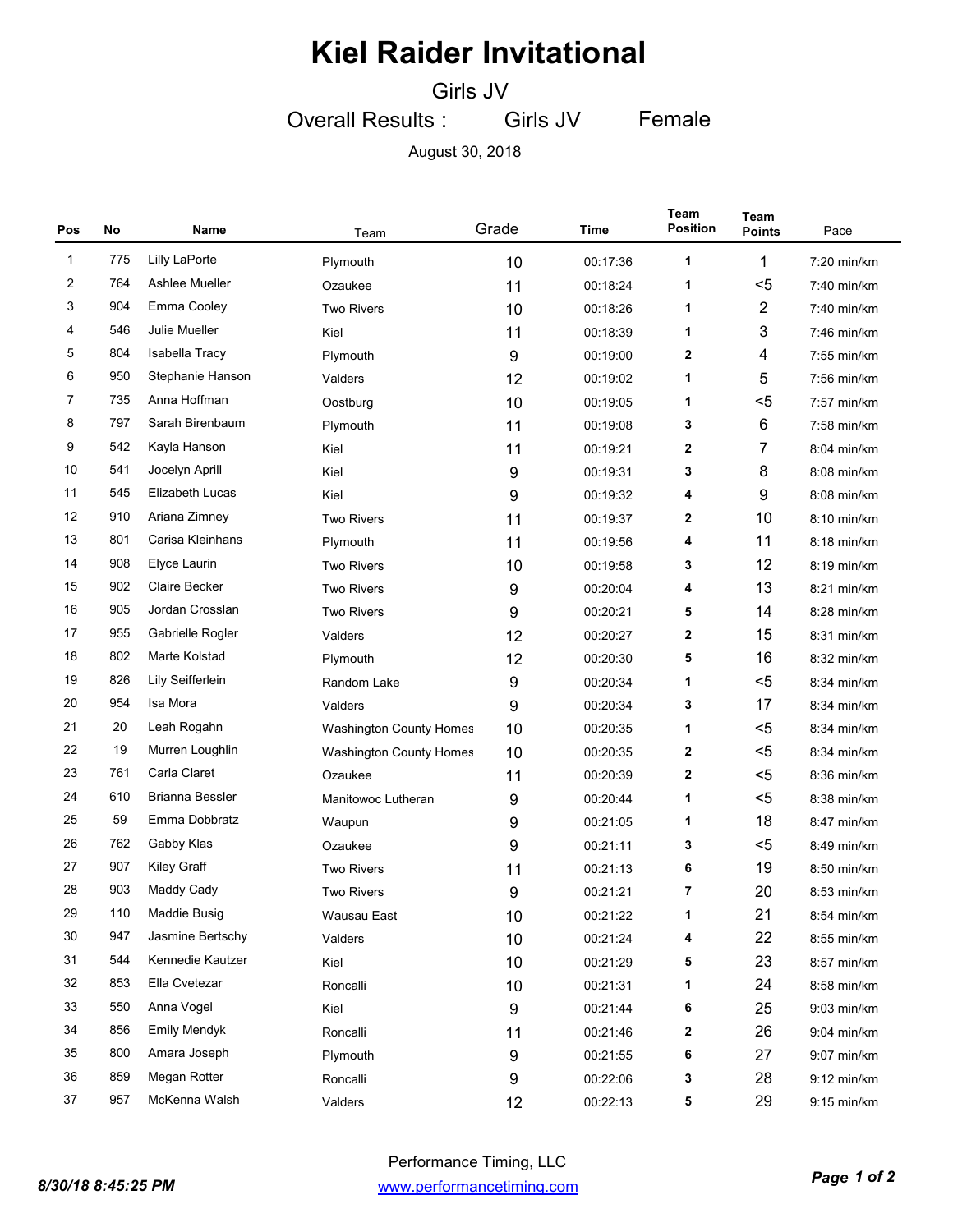Girls JV

Overall Results : Girls JV Female

August 30, 2018

| Pos | No  | Name                     | Team                           | Grade | Time     | <b>Team</b><br><b>Position</b> | Team<br><b>Points</b> | Pace          |
|-----|-----|--------------------------|--------------------------------|-------|----------|--------------------------------|-----------------------|---------------|
| 38  | 952 | Olivia Kohlmann          | Valders                        | 10    | 00:22:14 | 6                              | 30                    | $9:15$ min/km |
| 39  | 612 | Ashlee Olsen             | Manitowoc Lutheran             | 12    | 00:22:19 | 2                              | $5$                   | $9:18$ min/km |
| 40  | 763 | Cami Miller              | Ozaukee                        | 10    | 00:22:29 | 4                              | $5$                   | $9:22$ min/km |
| 41  | 906 | Rosie Ehle               | <b>Two Rivers</b>              | 11    | 00:22:32 | 8                              | >7                    | $9:23$ min/km |
| 42  | 115 | Serina Zelenka           | Wausau East                    | 10    | 00:22:33 | 2                              | 31                    | $9:23$ min/km |
| 43  | 18  | <b>Kellie Fiste</b>      | <b>Washington County Homes</b> | 11    | 00:22:35 | 3                              | $5$                   | $9:24$ min/km |
| 44  | 62  | Elizabeth Vande Kamp     | Waupun                         | 9     | 00:22:38 | 2                              | 32                    | $9:25$ min/km |
| 45  | 61  | Alex Stephens            | Waupun                         | 12    | 00:22:52 | 3                              | 33                    | $9:31$ min/km |
| 46  | 58  | Mykeela Contreras        | Waupun                         | 11    | 00:22:56 | 4                              | 34                    | $9:33$ min/km |
| 47  | 112 | Jocelin Rivera Hernandez | Wausau East                    | 12    | 00:23:01 | 3                              | 35                    | 9:35 min/km   |
| 48  | 736 | Julia Spindler           | Oostburg                       | 12    | 00:23:03 | 2                              | $5$                   | $9:36$ min/km |
| 49  | 548 | Dayna Schultz            | Kiel                           | 9     | 00:23:04 | 7                              | 36                    | $9:36$ min/km |
| 50  | 547 | Addison Ramminger        | Kiel                           | 9     | 00:23:06 | 8                              | >7                    | $9:37$ min/km |
| 51  | 803 | Elissa Passehl           | Plymouth                       | 12    | 00:23:18 | 7                              | 37                    | $9:42$ min/km |
| 52  | 21  | Zandie Thimm             | <b>Washington County Homes</b> | 11    | 00:23:18 | 4                              | $5$                   | $9:42$ min/km |
| 53  | 731 | Taygan Brusse            | Oostburg                       | 11    | 00:23:30 | 3                              | $5$                   | 9:47 min/km   |
| 54  | 734 | Mackena Hendrikse        | Oostburg                       | 11    | 00:23:30 | 4                              | $5$                   | 9:47 min/km   |
| 55  | 613 | Allex Vergenz            | Manitowoc Lutheran             | 12    | 00:23:35 | 3                              | $5$                   | 9:49 min/km   |
| 56  | 958 | Cassie Zutz              | Valders                        | 12    | 00:23:43 | 7                              | 38                    | $9:52$ min/km |
| 57  | 855 | Emma Holsen              | Roncalli                       | 9     | 00:23:43 | 4                              | 39                    | 9:53 min/km   |
| 58  | 956 | <b>Chloe Schmitz</b>     | Valders                        | 10    | 00:24:47 | 8                              | >7                    | 10:19 min/km  |
| 59  | 60  | <b>Alice Gruss</b>       | Waupun                         | 10    | 00:25:12 | 5                              | 40                    | 10:30 min/km  |
| 60  | 820 | Ellie Barber             | Random Lake                    | 12    | 00:25:19 | 2                              | $5$                   | 10:33 min/km  |
| 61  | 798 | Jenna Iserloth           | Plymouth                       | 12    | 00:25:41 | 8                              | >7                    | 10:42 min/km  |
| 62  | 948 | Kendra Hammel            | Valders                        | 11    | 00:25:52 | 9                              | >7                    | 10:46 min/km  |
| 63  | 420 | Natalie Otradovec        | Denmark                        | 9     | 00:26:04 | 1                              | $5$                   | 10:52 min/km  |
| 64  | 854 | Suzanna Herger           | Roncalli                       | 11    | 00:26:08 | 5                              | 41                    | 10:53 min/km  |
| 65  | 111 | Donae Fike               | Wausau East                    | 12    | 00:26:57 | 4                              | 42                    | 11:13 min/km  |
| 66  | 953 | <b>Haley Molina</b>      | Valders                        | 11    | 00:27:08 | 10                             | >7                    | 11:18 min/km  |
| 67  | 113 | Veronika Walters         | Wausau East                    | 11    | 00:27:09 | 5                              | 43                    | 11:18 min/km  |
| 68  | 858 | Serene Nilaphat          | Roncalli                       | 9     | 00:27:28 | 6                              | 44                    | 11:27 min/km  |
| 69  | 823 | Maria Jensen             | Random Lake                    | 9     | 00:27:40 | 3                              | $5$                   | 11:31 min/km  |
| 70  | 821 | Audrey Fassbender        | Random Lake                    | 10    | 00:27:41 | 4                              | $5$                   | 11:32 min/km  |
| 71  | 857 | Aubrie Millere           | Roncalli                       | 9     | 00:28:16 | 7                              | 45                    | 11:46 min/km  |
| 72  | 109 | Sarah Barkholz           | Wausau East                    | 12    | 00:29:31 | 6                              | 46                    | 12:18 min/km  |
| 73  | 639 | Kourtney LeRoy           | Mishicot                       | 12    | 00:29:52 | 1                              | $5$                   | 12:26 min/km  |
| 74  | 419 | Alexis Kugle             | Denmark                        | 9     | 00:31:36 | 2                              | $5$                   | 13:10 min/km  |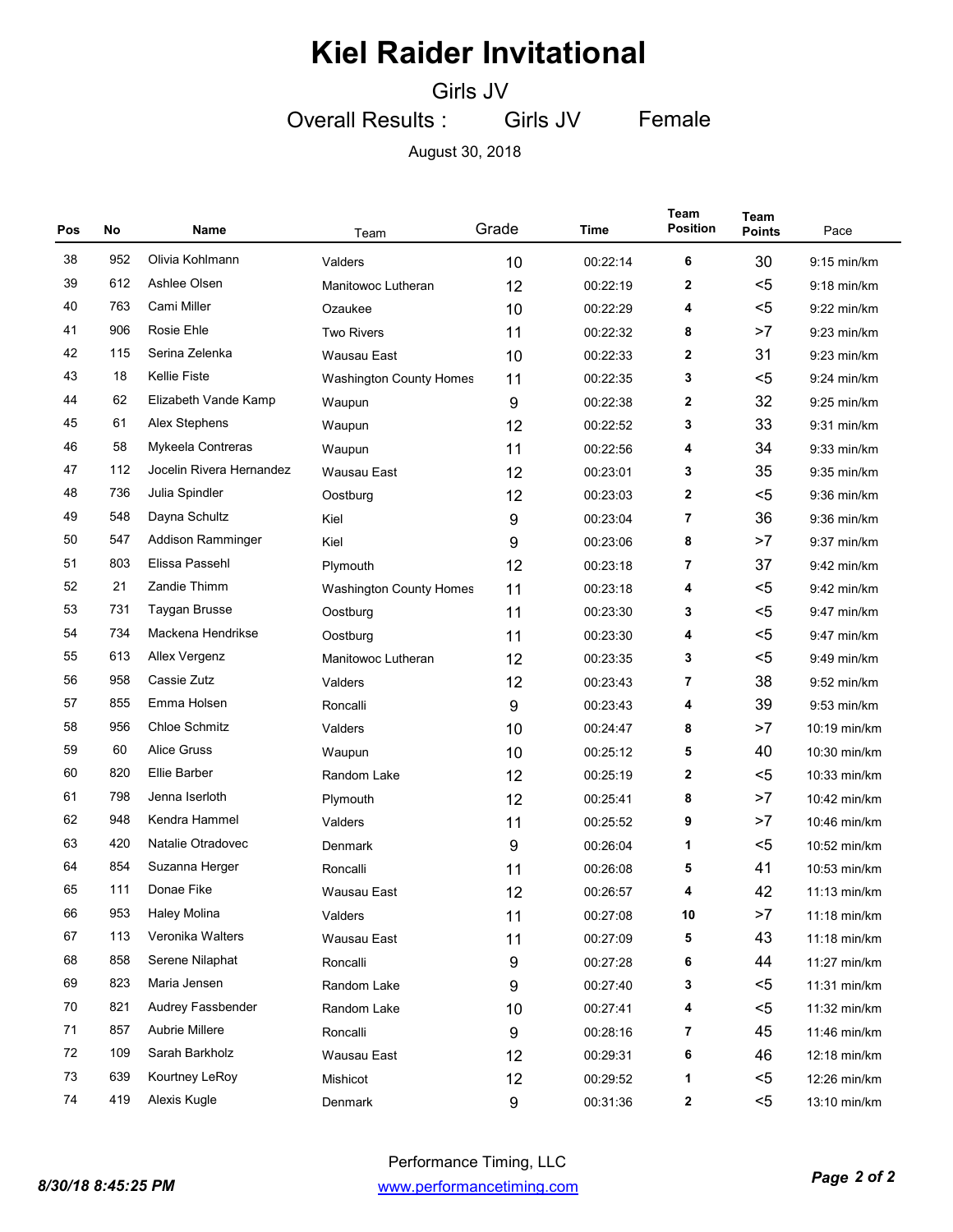#### **Team Results Girls JV**

|   | Team name: Plymouth         |         | Team result:38   | Team Pos:1         |                    |
|---|-----------------------------|---------|------------------|--------------------|--------------------|
|   | <b>Team Pos Overall Pos</b> | Race No | <b>Name</b>      | <b>Finish Time</b> | <b>Team Points</b> |
|   |                             | 775     | Lilly LaPorte    | 00:17:36           |                    |
|   | 5                           | 804     | Isabella Tracy   | 00:19:00           | 4                  |
| 3 | 8                           | 797     | Sarah Birenbaum  | 00:19:08           | 6                  |
| 4 | 13                          | 801     | Carisa Kleinhans | 00:19:56           | 11                 |
| 5 | 18                          | 802     | Marte Kolstad    | 00:20:30           | 16                 |
| 6 | 35                          | 800     | Amara Joseph     | 00:21:55           | 27                 |
|   | 51                          | 803     | Elissa Passehl   | 00:23:18           | 37                 |
| 8 | 61                          | 798     | Jenna Iserloth   | 00:25:41           | >7                 |

| Team name: Kiel |                             |         |                          | Team result: <b>50</b> | Team Pos:2         |
|-----------------|-----------------------------|---------|--------------------------|------------------------|--------------------|
|                 | <b>Team Pos Overall Pos</b> | Race No | <b>Name</b>              | <b>Finish Time</b>     | <b>Team Points</b> |
|                 | 4                           | 546     | Julie Mueller            | 00:18:39               |                    |
|                 | 9                           | 542     | Kayla Hanson             | 00:19:21               |                    |
|                 | 10                          | 541     | Jocelyn Aprill           | 00:19:31               | 8                  |
| 4               | 11                          | 545     | Elizabeth Lucas          | 00:19:32               | 9                  |
| 5               | 31                          | 544     | Kennedie Kautzer         | 00:21:29               | 23                 |
| 6               | 33                          | 550     | Anna Vogel               | 00:21:44               | 25                 |
|                 | 49                          | 548     | Dayna Schultz            | 00:23:04               | 36                 |
| 8               | 50                          | 547     | <b>Addison Ramminger</b> | 00:23:06               | >7                 |

|   | Team name: Two Rivers       |         | Team result:51       | Team Pos:3         |                    |
|---|-----------------------------|---------|----------------------|--------------------|--------------------|
|   | <b>Team Pos Overall Pos</b> | Race No | <b>Name</b>          | <b>Finish Time</b> | <b>Team Points</b> |
|   |                             | 904     | Emma Cooley          | 00:18:26           |                    |
|   | 12                          | 910     | Ariana Zimney        | 00:19:37           | 10                 |
|   | 14                          | 908     | Elyce Laurin         | 00:19:58           | 12                 |
| 4 | 15                          | 902     | <b>Claire Becker</b> | 00:20:04           | 13                 |
| 5 | 16                          | 905     | Jordan Crosslan      | 00:20:21           | 14                 |
| 6 | 27                          | 907     | Kiley Graff          | 00:21:13           | 19                 |
|   | 28                          | 903     | Maddy Cady           | 00:21:21           | 20                 |
| 8 | 41                          | 906     | Rosie Ehle           | 00:22:32           | >7                 |

|    | Team name: Valders          |         | Team result: <b>88</b> | Team Pos:4         |                    |
|----|-----------------------------|---------|------------------------|--------------------|--------------------|
|    | <b>Team Pos Overall Pos</b> | Race No | <b>Name</b>            | <b>Finish Time</b> | <b>Team Points</b> |
|    | 6                           | 950     | Stephanie Hanson       | 00:19:02           | 5                  |
|    | 17                          | 955     | Gabrielle Rogler       | 00:20:27           | 15                 |
| 3  | 20                          | 954     | Isa Mora               | 00:20:34           | 17                 |
|    | 30                          | 947     | Jasmine Bertschy       | 00:21:24           | 22                 |
| 5  | 37                          | 957     | McKenna Walsh          | 00:22:13           | 29                 |
| 6  | 38                          | 952     | Olivia Kohlmann        | 00:22:14           | 30                 |
|    | 56                          | 958     | Cassie Zutz            | 00:23:43           | 38                 |
| 8  | 58                          | 956     | Chloe Schmitz          | 00:24:47           | >7                 |
| 9  | 62                          | 948     | Kendra Hammel          | 00:25:52           | >7                 |
| 10 | 66                          | 953     | Haley Molina           | 00:27:08           | >7                 |

|   | Team name: Waupun           |         | Team result: <b>157</b> | Team Pos:5         |                    |
|---|-----------------------------|---------|-------------------------|--------------------|--------------------|
|   | <b>Team Pos Overall Pos</b> | Race No | <b>Name</b>             | <b>Finish Time</b> | <b>Team Points</b> |
|   | 25                          | 59      | Emma Dobbratz           | 00:21:05           | 18                 |
|   | 44                          | 62      | Elizabeth Vande Kamp    | 00:22:38           | 32                 |
|   | 45                          | 61      | Alex Stephens           | 00:22:52           | 33                 |
| 4 | 46                          | 58      | Mykeela Contreras       | 00:22:56           | 34                 |
| 5 | 59                          | 60      | Alice Gruss             | 00:25:12           | 40                 |